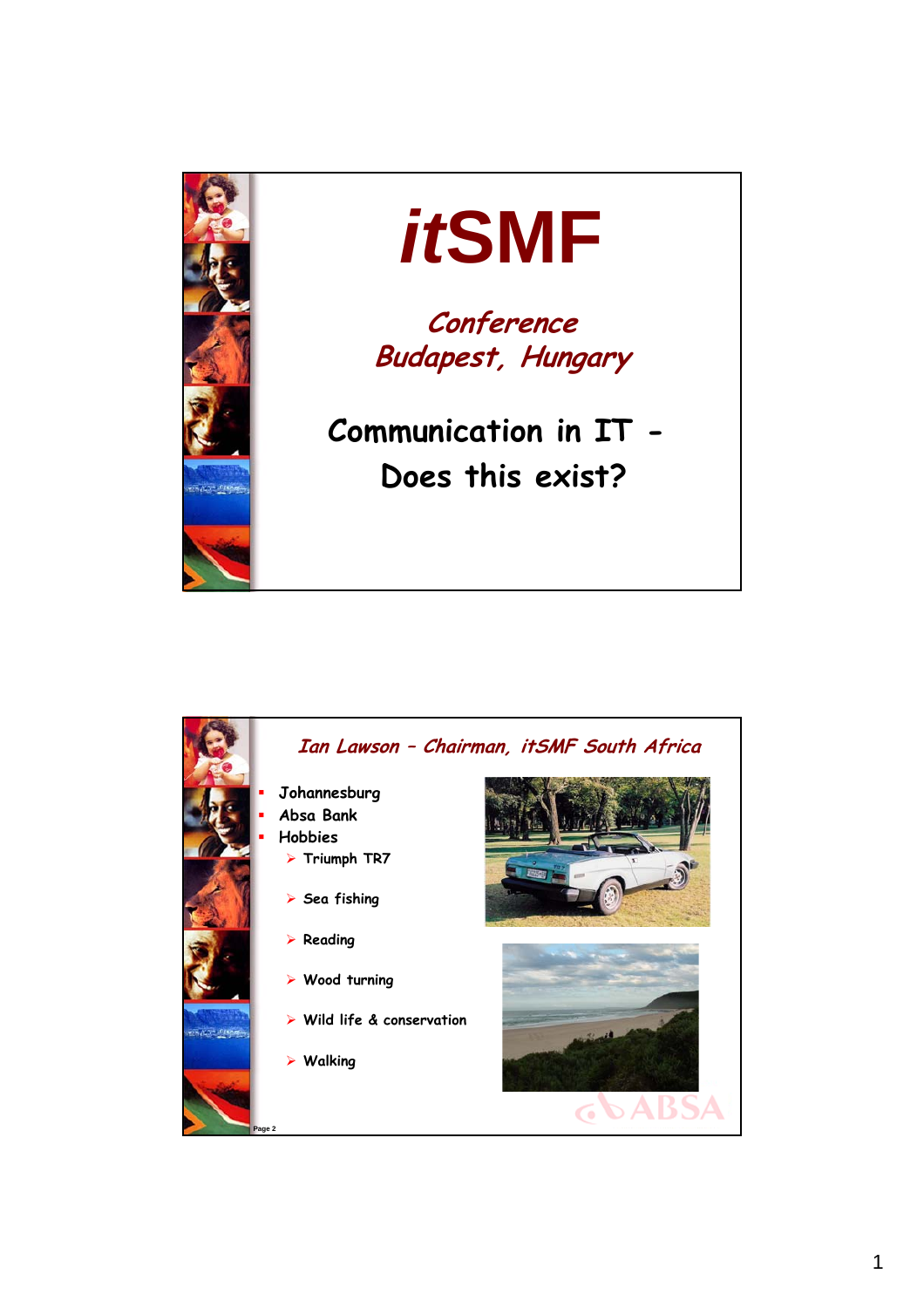

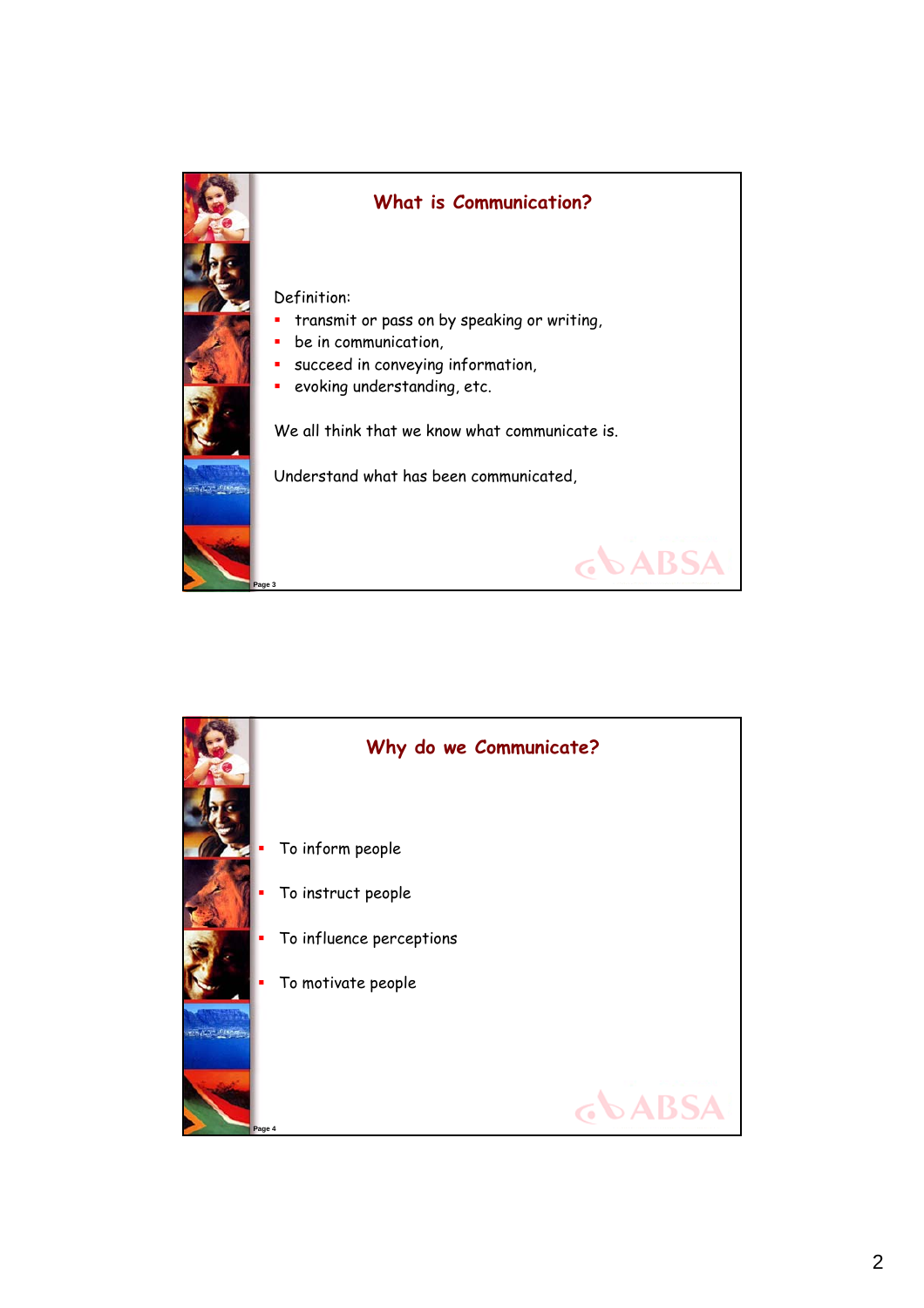

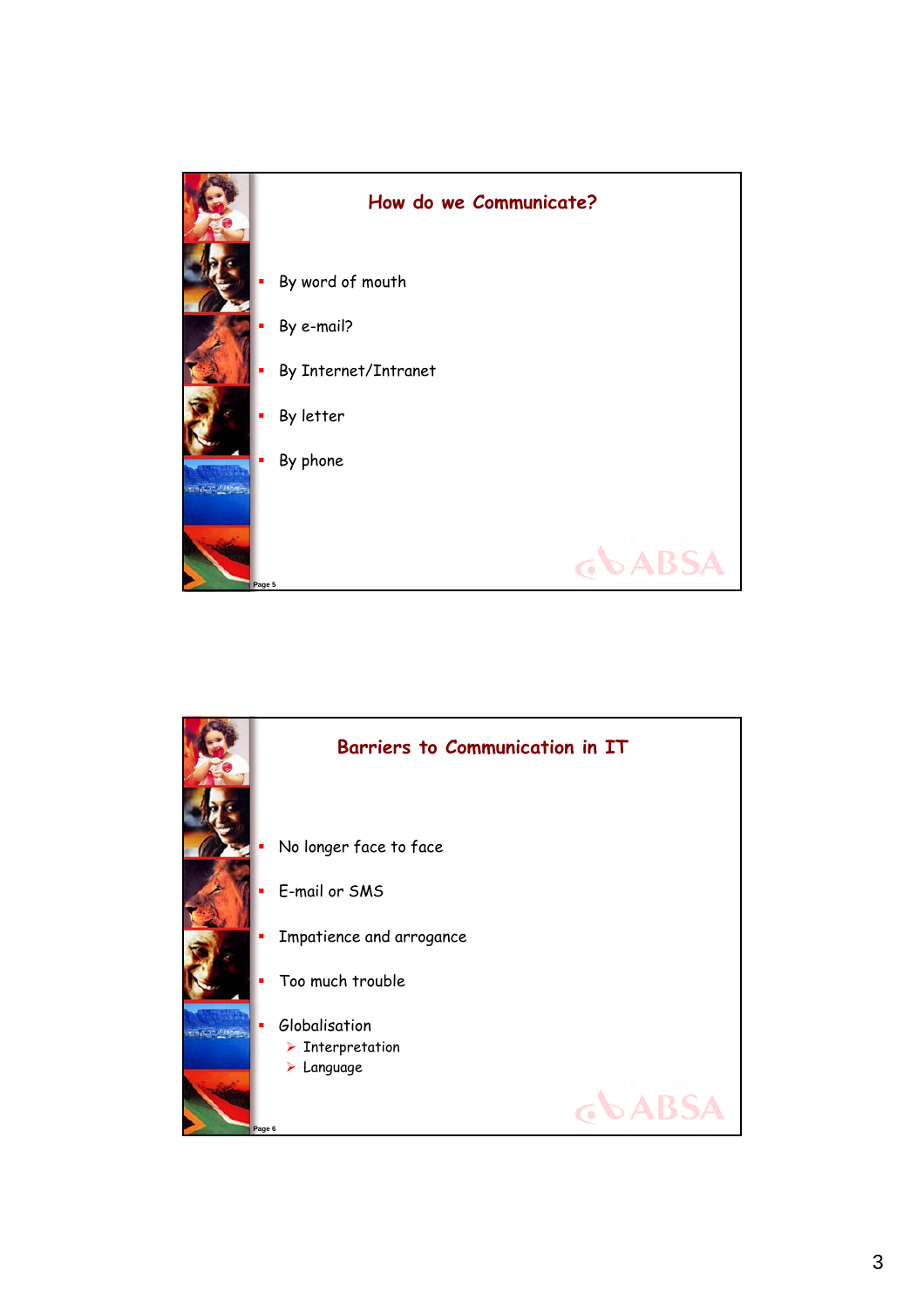

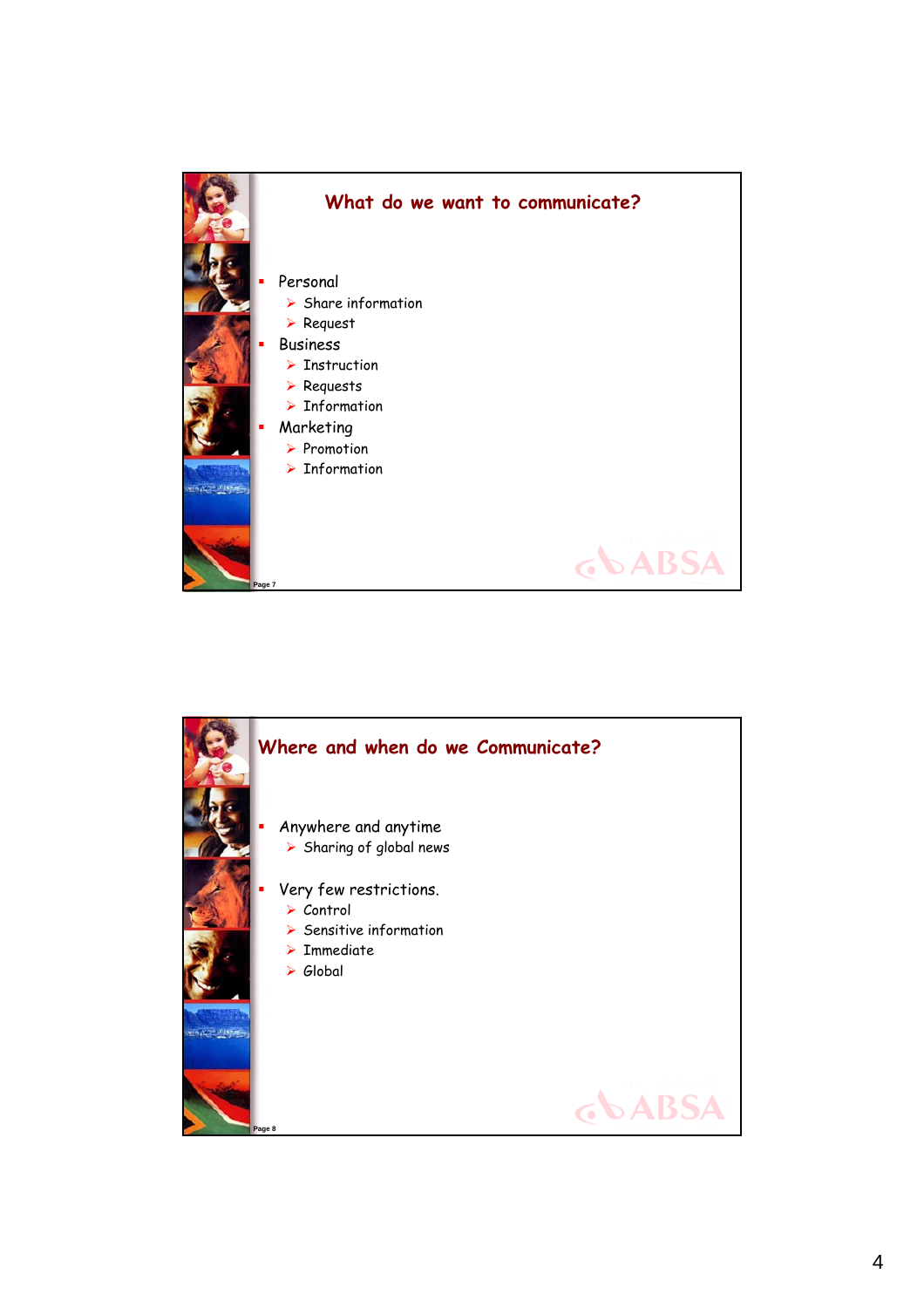

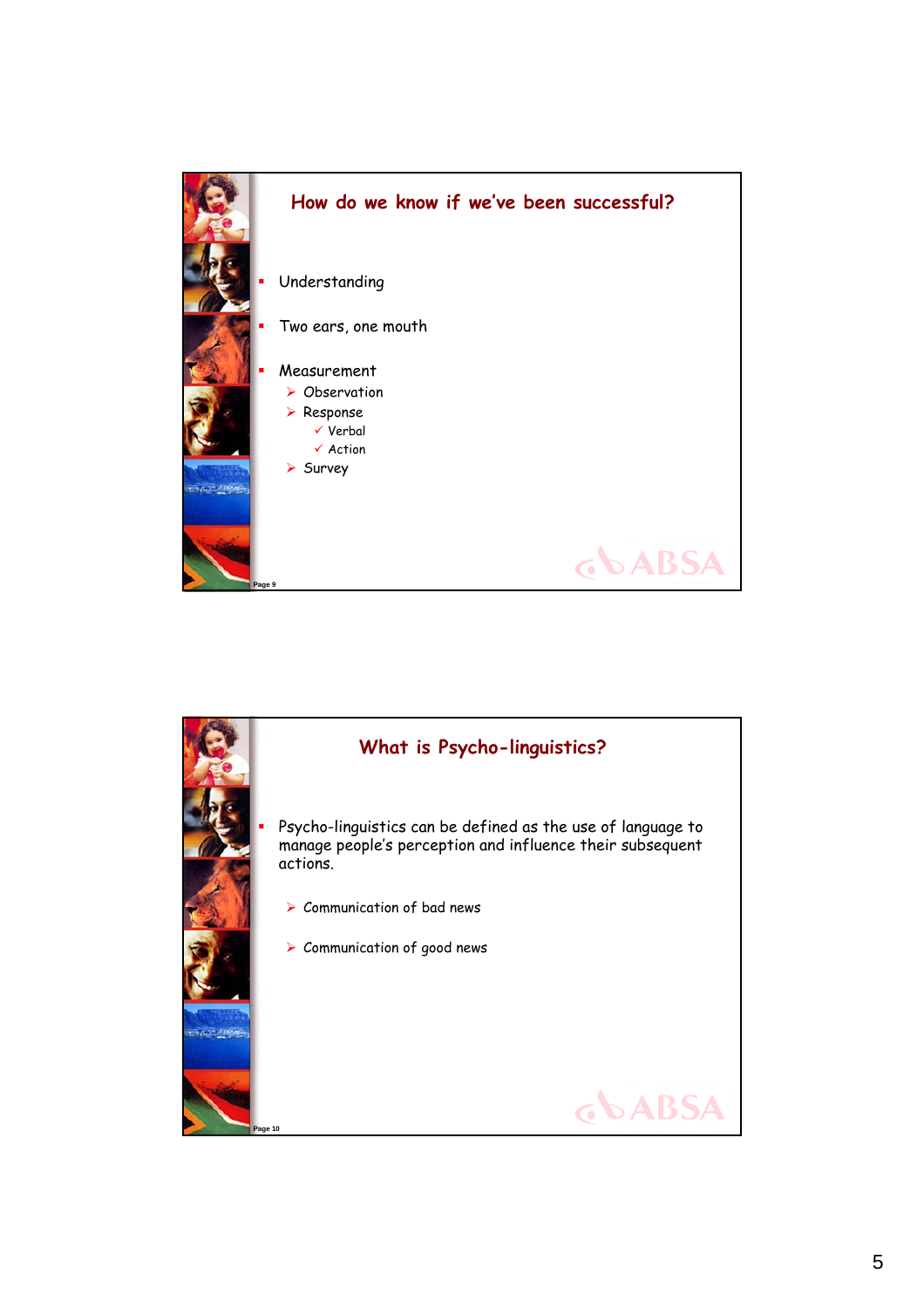

| CIO strategic priorities reflect the importance of<br>contributing to growth and efficiency |  |              |  |              |                                                    |                    |                 |  |
|---------------------------------------------------------------------------------------------|--|--------------|--|--------------|----------------------------------------------------|--------------------|-----------------|--|
| To what extent is each of the<br>following CIO actions a priority<br>for you in 2005?       |  | Rank<br>2005 |  | Rank<br>2004 | Rank<br>2003                                       | Top 5<br>Responses | Average<br>2005 |  |
| Delivering projects to enable business growth                                               |  |              |  | 18           | $**$                                               | 505                | 8.46            |  |
| Linking business and IT strategies and plans                                                |  |              |  | 4            | 6                                                  | 381                | 8.36            |  |
| Demonstrating the business value of IS/IT                                                   |  | 3            |  |              | 2                                                  | 380                | 8.08            |  |
| Applying metrics to IS organization and<br>services                                         |  | Δ            |  | 14           | $***$                                              | 341                | 7.48            |  |
| Tightening security and privacy safeguards                                                  |  | 5            |  | 6            | 10                                                 | 308                | 8.00            |  |
| Improving business continuity readiness                                                     |  | 6            |  | 12           | $***$                                              | 296                | 7.42            |  |
| Improving the quality of IS service delivery                                                |  | 7            |  | 1            | 8                                                  | 289                | 7.94            |  |
| Consolidating the IS organization and<br>operations                                         |  | 8            |  | 3            | **                                                 | 283                | 6.84            |  |
| Developing leadership in the senior IS team                                                 |  | 9            |  | $\star$      | $\star$                                            | 281                | 8.02            |  |
| Improving IT governance                                                                     |  | 10           |  | 11           | 3                                                  | 279                | 7.44            |  |
| Selected change in ranking compared with 2004<br>Page 12                                    |  |              |  |              | * New question for 2005<br>** New question in 2004 |                    |                 |  |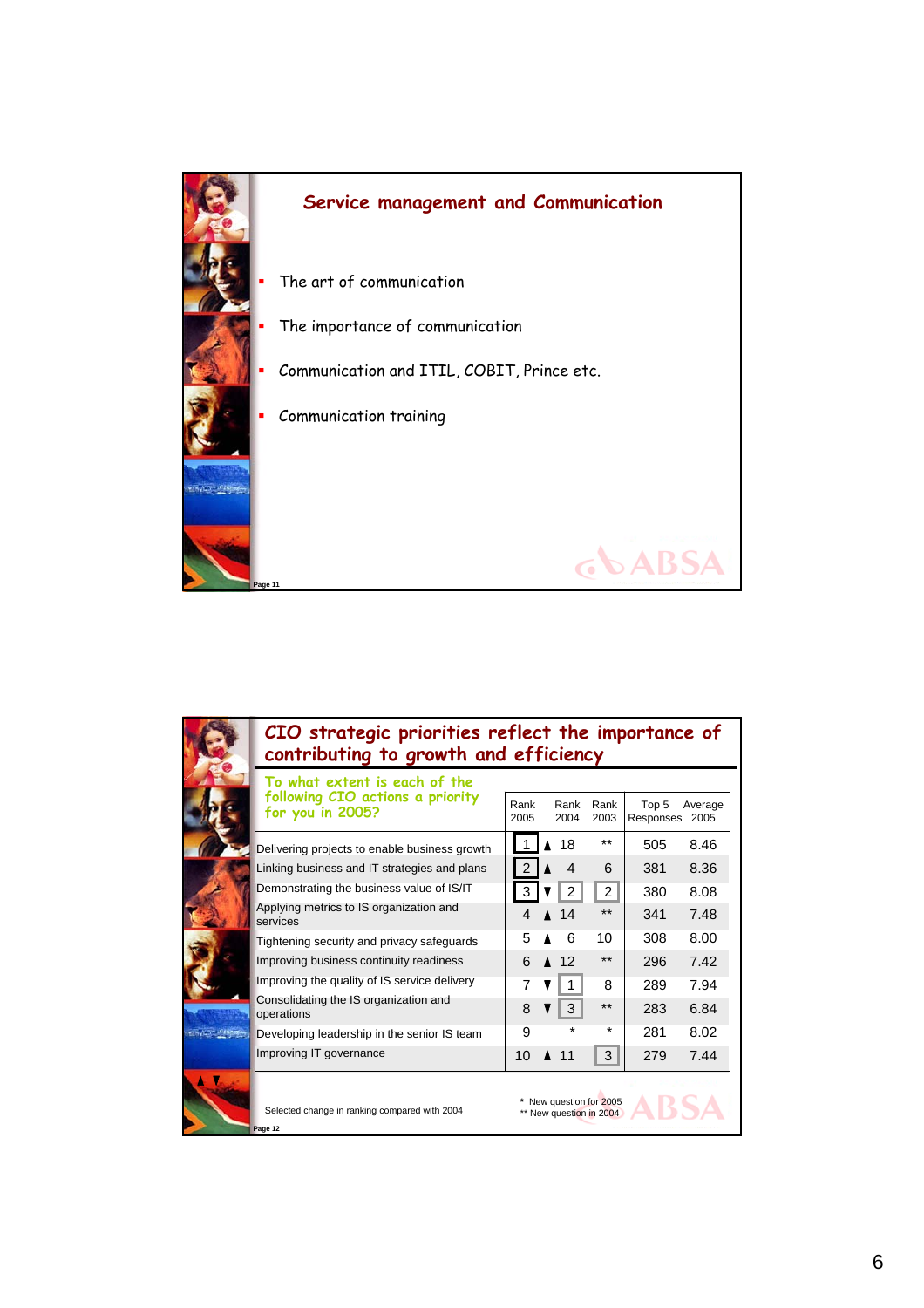